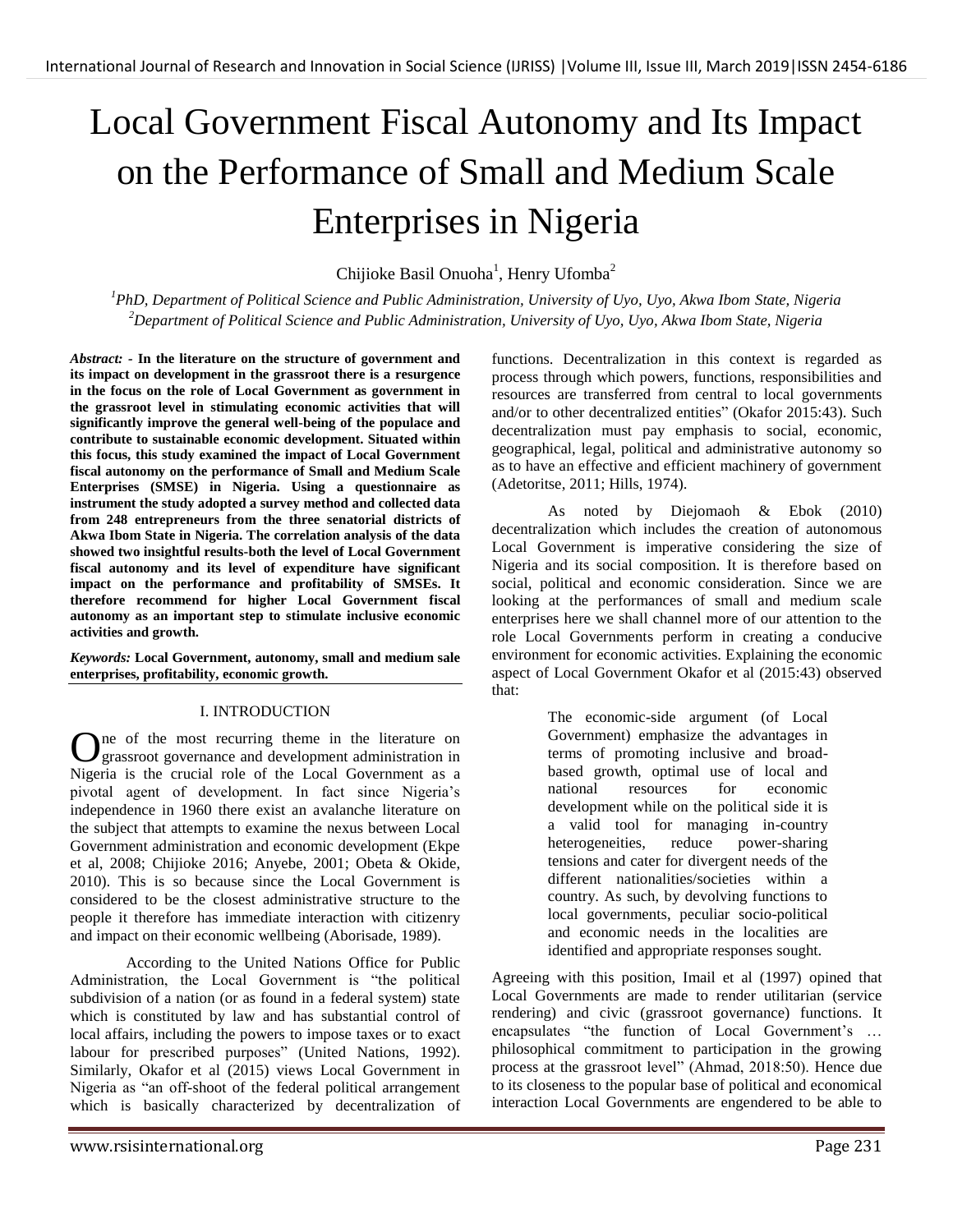"perform specific functions and services which bother on the concerns, interest and aspirations of the people in the respective donations" (Okafor et al, 2015:44). Such interest includes importantly the economic aspirations of the people which are encapsulated in their private business in the form of mall and medium scale enterprise (SMSE). As a result, we are faced with the following questions:

- Does Local Government fiscal autonomy affects the performance of small and medium scale enterprise in Nigeria?
- Does Local Government Expenditure affect the profitability of small and medium scale enterprise in Nigeria?

This paper sets out to answer these questions. Our a-prior expectations are that:

- 1. There is no significant relationship between Local Government fiscal autonomy and the performance of small and medium scale enterprise in Nigeria.
- 2. There is no significant relationship between Local Government expenditure and the level of profitability of small and medium scale enterprises in Nigeria.

These hypotheses will be tested in the course of this study. They were engineered based on the assumption that since Local Government in Nigeria are structured as the third tier of government and as such empowered to perform economic functions at the grassroot level, its economic policies and activities may have direct impact on Local businesses.

#### II. LOCAL GOVERNMENT IN NIGERIA: A CONCEPTUAL OVERVIEW

Local Government in Nigeria is currently different from what is in some climes hence it is imperative for us to conceptualize Local Government in the context of its operational existence in the Nigerian federal administrative system. In some political settings a Local Government most time works like a parastatal or agency of the central government – it usually do not have its own autonomy but rather acts as a pipeline connecting the government at the center with the populace at the grassroot level. It is seen as an administrative tool of the central government to bring its presence to the political and economic base of the society. On the contrary, in Nigeria the Local Government do not function merely like an agency or parastatal of the government at the center rather the Local Government is an authority of its own that sue or be sued. According to the Guidelines for Local Government Reforms (1976:1) the Local Government is referred to as the third tier of government, it is "government at (the) local level exercised through representative councils established by law to exercise specific power within defined areas".



Figure 1: Structure and flow of authority from the central government down to the Local Government in some countries.

Figure 1 above shows clearly the power-structure between the central government, state government and local government but on the contrary as show in figure 2 the Local Government in Nigeria is constitutionally autonomous of the federal (central) governments and the state governments.



Figure 2: Power Relation Between The Central, State and Local Governments in Nigeria

It is considered as a component unit in Nigeria's federal structure with a high degree of autonomy over social, political and economic life within its territory. This means that the Local Government has:

> Substantial control over the local affairs as well as institutional and financial powers to initiate and direct the provision of services and to determine and implement projects so

as to complement the activities of the state and federal governments in their areas, and to ensure through devolution of these functions to these councils and through the active participation of the people and their traditional institutions, that local initiative and response to local needs and conditions are maximized" (Okafor et al., 2015:46).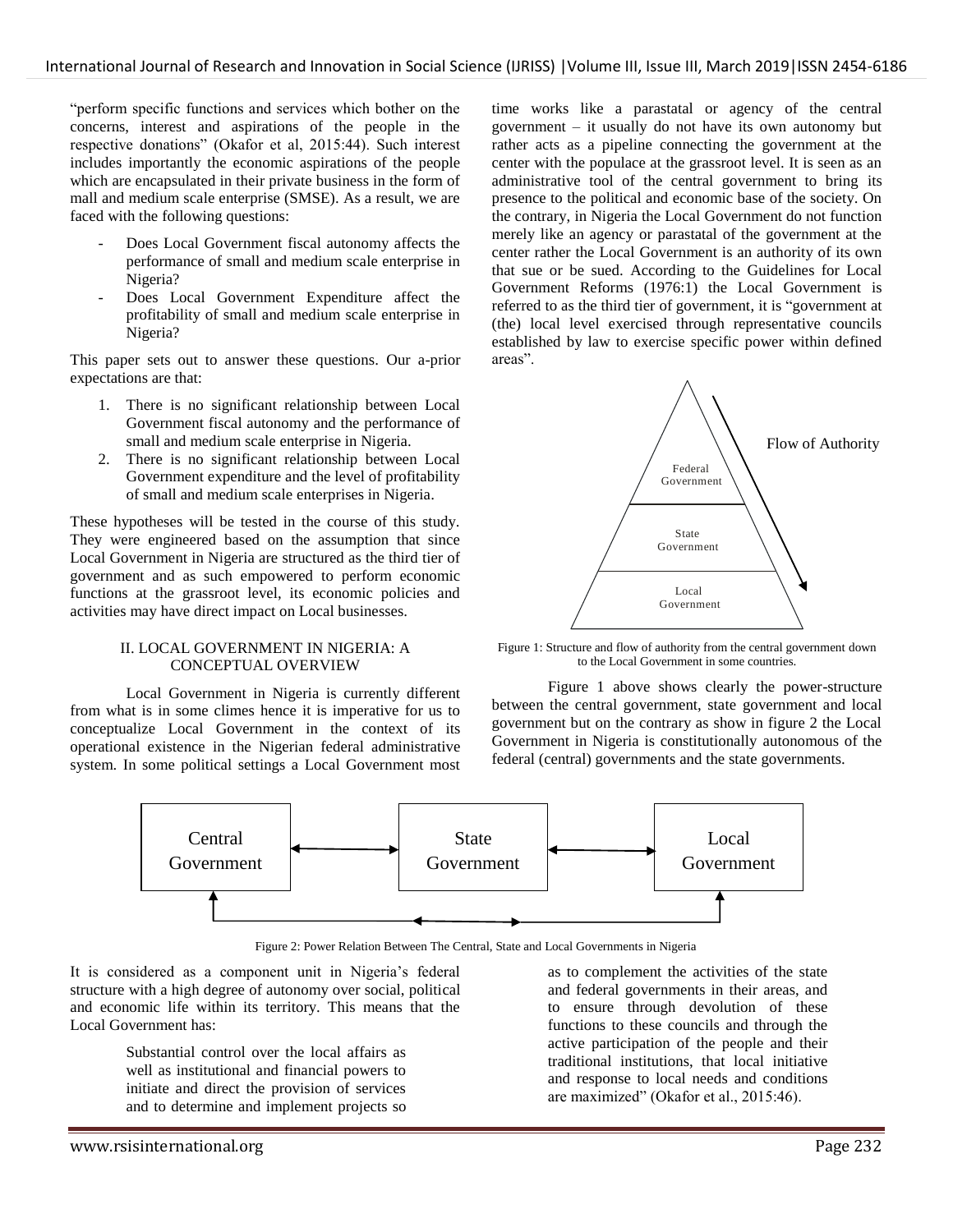In line with this the Local Government in Nigeria following the 1976 reform has been identified with certain key issues in its operationalization. These includes in the words of Okafor et al. (2015:46):

- The recognition of Local Government as the third tier of government free from the grips of the Federal and State Governments;
- Local Government to be administered by democratically elected council personnel;
- Local Governments must have the constitutional powers to perform specific function;
- The Local Government must have the autonomy and space to formulate and implement policies based on peculiar local interest and needs;
- The Local Governments must have powers to control finances, recruit, develop and discipline its one staff.

The centrality of these keys in the operationalization of a Local Government were encapsulated in the definition of Local Government as given by Crewa & Adewumi (1992). To them a Local Government:

> Is a system of local communities and towns which are organized to maintain law and order, provide some limited range of social services and co-operation of inhabitants in joints endeavours towards the improvements of their conditions of living.

In a similar vein, the Federal Government of Nigeria (1976) in its "Guidelines for A Reform of Local Government in Nigeria" views the Local Government as:

> Government at (the) local level exercised through representative councils established by law to exercise specific powers within defined areas. These powers should give the councils substantial control over local affairs as well as the staff, and institutional and financial powers to initiate and direct the provision of services and to determine and implement projects so as to complement the activities of the State and Federal Government in their areas, and to ensure through active participation of the people and their traditional institutions that local initiatives and response to local needs are maximized.

This definition according to Obi (2010: 26) captures fully both the meaning and essence of local government. He explained that:

> In the first place (the definition) emphasized the fact that the councils are representative in nature, meaning that the officials of the councils should be elected. Secondly, the councils are established by law. The implication of this is that they owe their

existence to the constitution and not to any other level of government. They form therefore a separate level or tier of government. Thirdly, the powers which the councils have are to be exercised within defined areas and over local affairs. Fourthly, the councils are to have substantial powers over the issues of their staff and finances. Fifthly, being a different tier of government they should have the power to determine and also implement projects in their areas. However these projects should complement the activities of both the state and federal governments.

As a result Local Governments in Nigeria is a component unit in the Nigerian federal structure in the same way as the Federal and State Governments and has its autonomy enshrined in the constitution in such a way that it becomes unconstitutional for any other tier and part of government to usurp such autonomy. Local Governments in Nigeria have the character which were opined by Tocqueville (1835), Whalen (1969) and Mawhood (1983) and summarized in a table by Olowu (1988).

|   | Tocquevile (1835)                                                                       | <b>Whalen</b> (1969)                                                                             | <b>Mawhood</b><br>(1983)                                 |
|---|-----------------------------------------------------------------------------------------|--------------------------------------------------------------------------------------------------|----------------------------------------------------------|
| A | Localness                                                                               | a) Given<br>territory and<br>population                                                          | a)<br>Representative<br>of locality                      |
| B | Participative                                                                           | b) Institutional<br>structure for<br>legislative<br>administrative<br>purposes                   | b) Authority to<br>allocate<br>substantial<br>resources  |
| C | Relative Independence                                                                   | c) Autonomy,<br>subject to the<br>limitations of<br>common law<br>and test of<br>reasonableness. | c) Authority to<br>administer a<br>range of<br>function. |
| D | Authority-especially<br>effective influence<br>community affairs to raise<br>resources. | d) Separate legal<br>identity                                                                    | d) Separate<br>legal existence                           |

Table 1: Characteristics of Local Government

#### **Source**: Olowu (1988)

In some vein Local Government according to Okali (2000:10) must possess the following characteristics:

- 1. A defined area
- 2. A population
- 3. A continuity of organization
- 4. The authority to undertake and the power to carry activities
- 5. The ability to sue and be sued and to enter into contract to collect revenue and to determine a budget.

Therefore, Obi (2010:27) suggested that: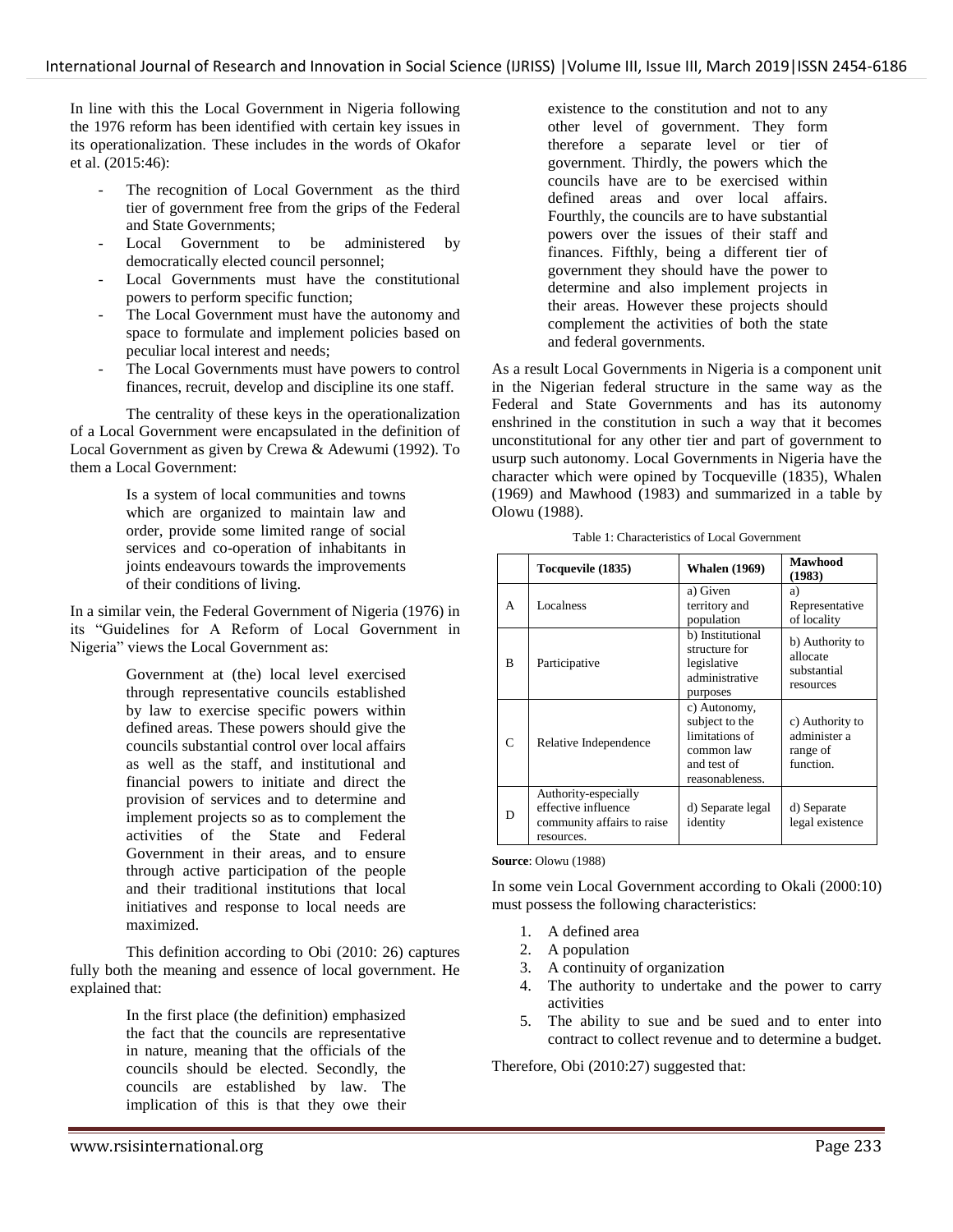It becomes imperative that a local government is a legal entity that exercises authority over a defined area with a population. Its existence is guaranteed, it has authority to collect independent revenues with which to carry out its activities.

By this, Local Government in Nigeria unlike in some countries like China and the United Kingdom is embedded with autonomy and compliments other tiers of government as a partner. Its existence is enshrined in the constitution hence it is not under the qualms and caprice of even the central government.

#### III. THE MAKING OF THE LOCAL MOVEMENT SYSTEM IN NIGERIA: EVOLUTION AND REFORMS

The Local Government System in Nigeria evolved and reformed through what Obi (2010:36) perceived as "analytical phases". These are:

- i. The Colonial Era
- ii. The First Republic
- iii. Early Military Era (1966 1976)
- iv. The Late military Era (1977 1979)
- v. The Second Republic (1980 1983)
- vi. The Second Military Era (1984 1999)
- vii. The Fourth Republic (1999 )

# *i. The Colonial Era (1914 - 1960)*

The Local Government System in Nigeria evolved from the British colonial administration into what exist today. The administration mechanism of the Local Government was set in 1947. Two factors necessitated the need of Local Government. First was the condemnation of the indirect rule system introduced by Lord Lugard. This condemnation was championed by Donald Cameron and Lord Haily, both argued that the existence of indirect rule system and its maintenance leaves no room for an effective British style administrative system in Nigeria. Furthermore, the none existence of a nation-wide administrative system that reaches the grassroot means that Nigeria remains a mere geographical conglomeration of isolated ethnic groups. Another factor was the consciousness created by the experiences of Second World War to stimulate socio-political and economic activities in Nigeria by the colonial government. Ekpe et al (2018:14) brought this to the fore in their argument that:

The antecedent and history of Nigerian Local Government System dates back to 1947... the subsequent end of the Second World War triggered off the consciousness on the part of the British Colonial power to rekindle interest in providing essential services through the instrumentality of the modern efficient and democratic local government, instead of indirect rule.

In line with this drive the British Secretary of State for the Colonies Sir Arthur Creech Jones in 1947 set in motion the machinery of the Local Government by sending a dispatch to The encouragement of local political interest and the building up of a system of efficient and democratic (later changed to representative) local government is a cardinal feature of British policy in Africa. It is now recognized that the political progress of the territory is dependent on the development of responsibility in local government that without a sound local government a democratic political system at the centre is not possible and that its social services are to be built upon and expanded. There must be efficient organs of local adminstration, directly representative of the people to control and operate them.

In a similar vein RH James Griffitt the Secretary of State for the Colonies after Sir Arthur Jones was quoted by Ekpe et al (2018: 15) to remark "let me now make one or two points about Local Government… our policy now is to build up efficient and representative local government institution. All the three words – efficient, representative and local. They are the keys to what we are trying to do". With this in mind the British colonial government introduced the Local Government System known as the native authorities. Describing this system Oyediran (1988) looked at it as been "characterized by a military-like chain of responsibility extending from the Governor and Lieutenant Governor down to the President Officer, District Officer, Chief or Emir, District Head or Chief and Town or Village Head: The Native Authority System as this became known simply reserved the indigenous political system in the base of the political structure and only introduce an administrator that only served as a superior director above the local political structures. For example in Northern Nigeria the emirates were preserved exactly the way they were in the pre-colonial period, what was introduced was the District Officer whose only practical function is to act as the physical presence of the British Colonial Government and to ensure that government policies are followed by the locals to the latter. Only in occasion were it is against the qualms and caprice of the British government that changes are implemented. Ikime & Crowther (1970) conceptualized this fact in their argument that:

> The use of indigenous political institutions for the purpose of local government was contingent on certain modifications. These modifications fall into two categories: modifications of aspects of traditional government that was repugnant to European ideas of what constituted good government and modifications of the colonialized country.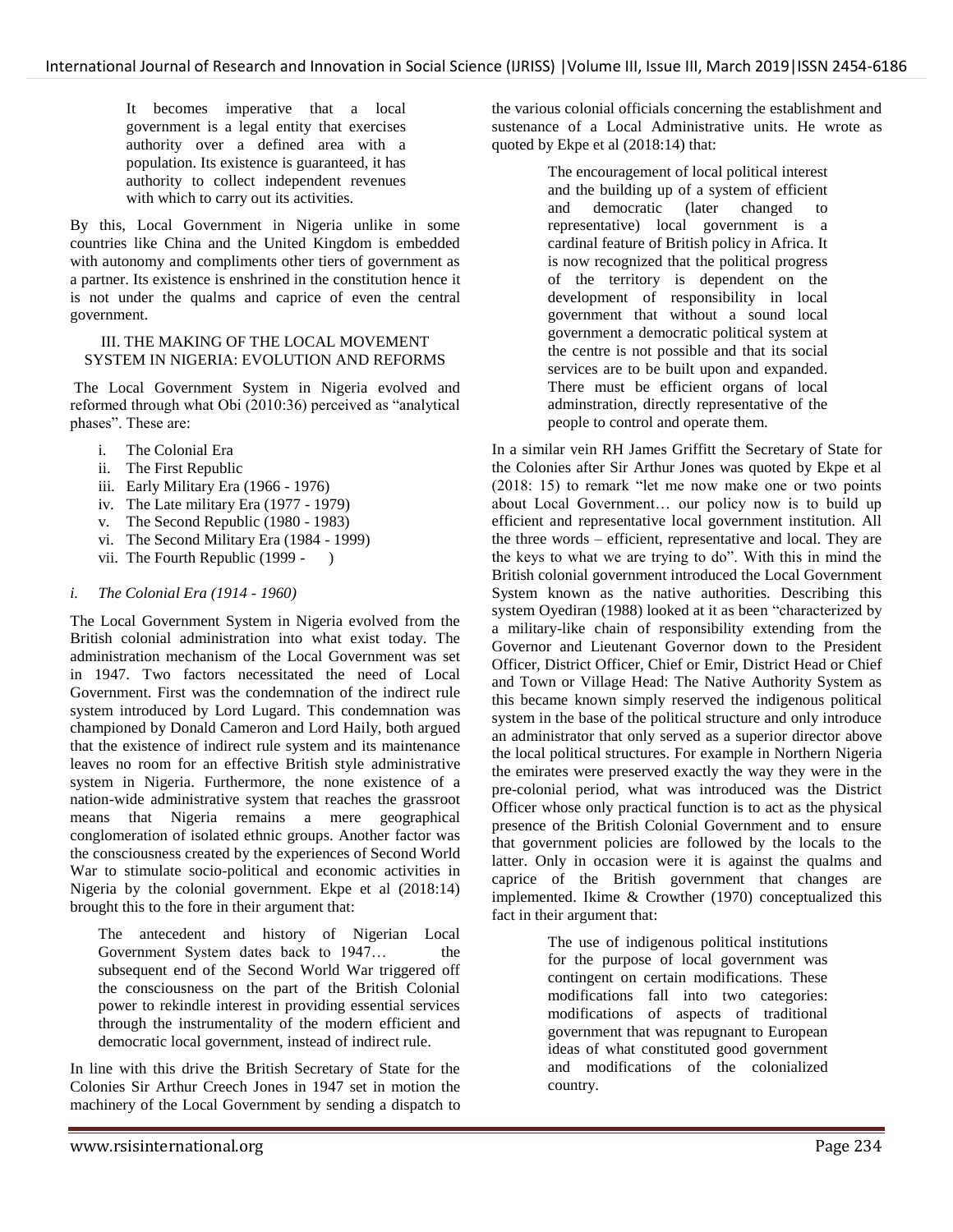The Local Government having maintained the old pre-colonial structures are conservative and did little in the development of the society. Rather it barely served as instruments of colonial exploitation. The Local Government served as a machinery through which resources are extracted from the populace through taxes, levies and other mechanisms that the government sees fit.

# *ii. The First Republic Era (1960 - 1966)*

Following independence there existed a disparity between the Local Governments across Nigeria. Due to the regionalization of the country, the various regional governments had control over the Local Governments. The Local Governments during this period were not an autonomous entity rather like the Westminister Unitary System the Local Governments were created by the regions and served the purposes of the regional governments. Thus, each region created a Local Government system that reflects the political aspirations and cultural heritage of the people in the region. For example, in the Hausa/Fulani dominated Northern Region the Native Authority System introduced by the British was continued. At the political base are the Emirs that already have a Feudal/Theocratic System that has been operational since the Usman Dan Fodio jihad of 1804 and the Caliphate structure he introduced afterwards. This was so because the regional government headed by the Northern Peoples Congress was ultra conservative and highly influenced by the Emirs.

In the Eastern region there was a two tier system in the rural areas and a three tier system in the urban areas. In the rural area there were the District and Local Council System. In the urban areas there were the municipal, urban and country councils. These councils were supervised by the Local Government Service Board and membership was by election.

The Western Region and the Mid-West both operated a three tiered structure. But the crisis in 1962 elections that led to the dedication of a State of emergency affected Local Governments as its powers were usurp by the regional government.

# *iii. Early Military Era (1966 - 1976)*

This era witnessed the emergence of the military as a political force in Nigeria. The January 1966 military coup swept the political class out of the scene. The military government following the July 1966 coup created twelve states to replace the regional government that existed before this time. This era witnessed several changes in the Local Government in Nigeria. The Local Government completely lost its autonomy as military governors dissolved the local councils and appointed care-taker committees which are appointed and dissolved at will. According to Egurube (1991) the Local Government was so dependent on the military governors:

> To the extent that local government policy actors derived their legitimacy not from the people but from

state governors during this period, the conclusion that they served more as watch dogs for their military bosses at the State level can hardly be faulted. Local Government institutions were thus from all intents and purposes governed for predominantly instrumental and penetrative objectives.

# *iv. Late Military Era (1976 - 1979)*

In 1976, the General Olusegun Obasanjo administration took a massive reform of the Local Government System in Nigeria. In the "Guideline for Local Government Reform", the Federal Government of Nigeria (1976) averred that

> Local Governments have over the years suffered from continuous whittling down of their powers. The State Governments have continued to encroach upon what would normally have been the executive preserves of (the) Local Government.

Hence, it recognizes the "local government as the third tier of governmental activity in the nation… local government should do precisely what the word government implies – governing at the grassroot or local level" (Olasupo 2013; Diejomaoh & Eboh, 2010). This reform was necessitated by what Oluwu (1990) and Adeley (1978) both referred to as the vicious cycle of poor local governance. This was characterized by effective and cumbersome structure, inadequate finance, low caliber and poorly paid staff, low administrative efficiency and corruption, poor performance or even total neglect of functions and transfer of functions to State/Federal Governments. To King (1988) the reform was engineered on the assumption that the Local Government should be:

> Responsible to the local needs, yearnings and aspiration by virtue of their proximity, generate knowledge of local conditions and therefore, greater capacity to react quickly to these needs… Local governments should become more efficient in resource allocation by virtue of their superior ability to identify and rank priorities in terms of different services the community needs…. to develop potential leadership capable of mobilizing the community articulating and aggregating its interests.

Ekpe et al, (2018:40-42) summarized the main features of the 1976 reform in six (6) key aspects which includes:

1. The recognition of the Local Government as the Third Tier of Government: Hence, the local government as the third tier of government in its own right was entitled to adequate, veritable and reliable sources of external and internal funding. This also meant that the local government as a tier of government enjoys some measure of autonomy within the sphere of its competence. The autonomy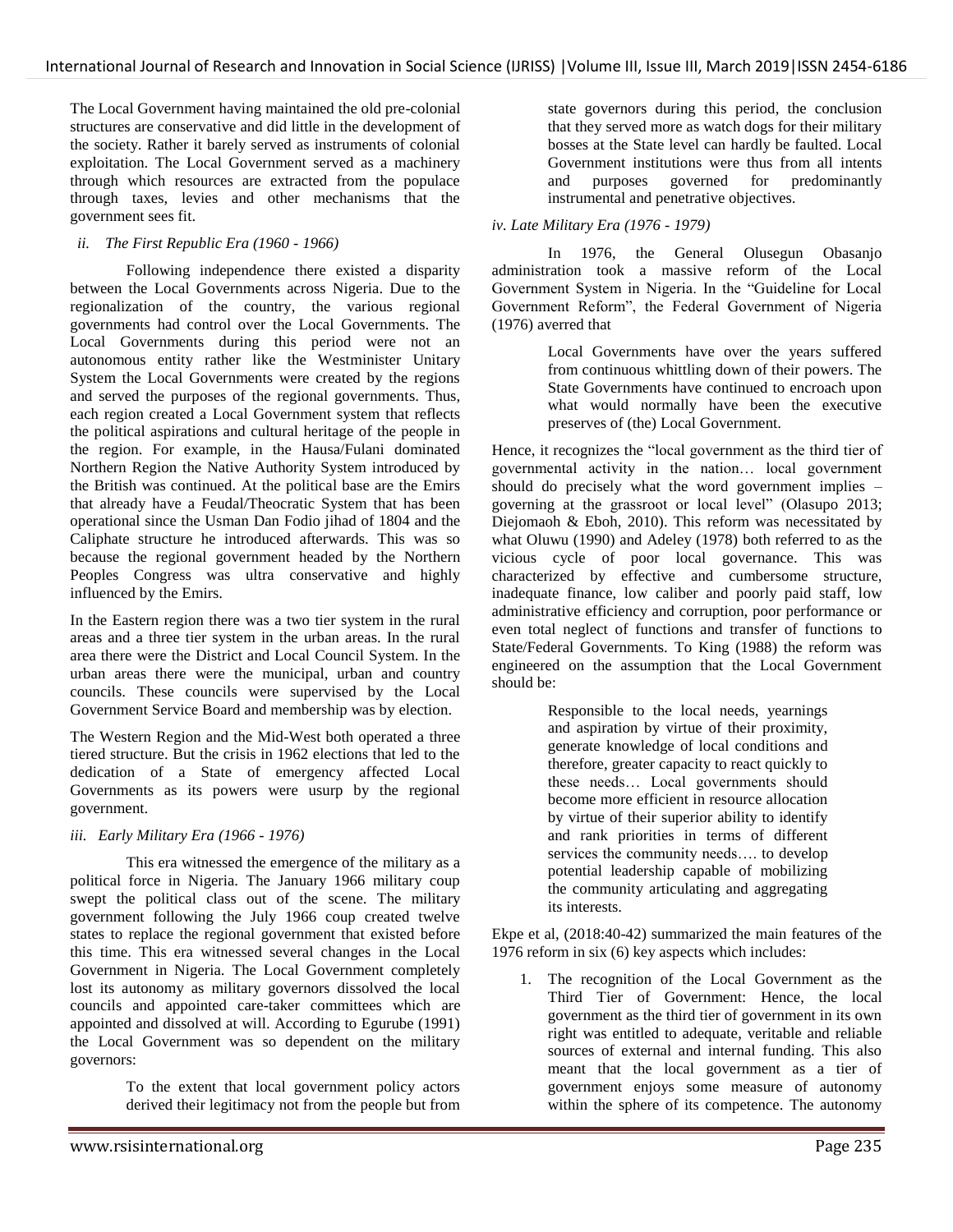of the local government was later entrenched in the 1979 and 1989 constitutions respectively.

- 2. Uniformity of Structure: The reformed local government has basically uniform structure throughout the country. Provisions are made for chairman, elected and nominated councilors, fixed number of committees with Finance and General Purposes Committee (FGPC) serving as the cabinet of the local government.
- 3. Fixed Size: In terms of size, the reformed local government provided that no local government should have a population of less than 150,000 except with special permission granted by the Federal Government. Besides, an upper limit of 800,000 persons was stipulated, but this, however could vary in exceptional geographical circumstances, and provided further that there should be no upper limits to the size of local governments covering major towns within single units.
- 4. Fixed Tenure: The reformed local government has fixed tenure of three to four years.
- 5. Common Institutions such a Local Government Service Boards or Commission were established.
- 6. Establishment of one percent (1%) training fund for the training and retraining of local government staff to be administered by the Local Government Service Commission (Nwosu 1989:91). Apart from ensuring that the above provision and objectives are enshrined in the 1979 and 19889 constitution other significant steps adopted between 1976 to 1979 included:
	- (a) The promulgation of the Land Use Decree, 1978 which vested the land in rural areas in the local government.
	- (b) The decision to allocate 10% as at 1977, now it is 20% of Federation Statutory Allocations to local governments.
	- (c) The inauguration of management training for local government secretaries and treasurers.
	- (d) Establishment of a pension fund into which all the three levels of government should make contributions in 1979, (Cua, 1984; Onah, 1995; Awofeso, 2004; Aluko, 2000; Egonmwan, 1984).

# *v. The Second Republic (1980 - 1983)*

The 1978 Local Government reform reached a watershed when in 1979 the status of the Local Government was enshrined in the constitution which provides the framework for the operation of the second republic. Section 7(1) of the 1979 constitution stressed that:

> The system of local government by democratically elected local government councils is under this constitution guaranteed; and accordingly, the Government of every State shall ensure their

existence under a law which provides for the establishing structure, composition, finance and functions of such councils.

But in practice, the Local Governments were not allowed these statutory rights in the second republic therefore thwarting the efforts of the 1976 reforms. Examining this challenge, Egurube (1995) asserted that "the reform (of 1976) was more symbolic than real and the changes it introduced were more cosmetic than a decentralist logic. He went further to stress that:

> It is a seeming paradox that under authoritarian and military regimes using between 1976 and 1979 as an example, attempts were made to democratize (the) local government institutions whereas supposedly non-authoritarian regimes, using the second republic as an example, rather than build on the heritage of democratic local institutions, these are destroyed (Egurube 1991).

In fact, in the second republic no election was held in any Local Government Council in Nigeria and the powers of the Local Governments were usurped by the state governments. Ekpe et al (2018:39) argued that:

> Between 1979 and 1983, the Shehu Shagari's administration provided a benchmark and litmus test for the implementation of the provisions of the 1976 Local Government Reforms. During the period, there were no election, the local governments made up of either handpicked or nominated members were directly under the sole administratorship of State governments assisted by their State officials. (Futhermore) the provisions of the 1976 local government reforms were either blatantly perverted or abused. The State Ministry of Local Government meddled extensively with the affairs of local governments.

# *vi. The Second Military Era (1984 - 1999)*

The December 1983 coup toppled the Shehu Shagari administration for a second military era in government led first by General Mohammed Buhari and later by General Ibrahim Babangida. To tackle the problem of Local Government in Nigeria the Alhaji Dasuki Committee was setup which submitted its report in 1985 titled "Nationwide Committee Report of 1985". The emphasis of the Dasuki report was the lack of autonomy of the Local Government due to the over-arching interferences by the State government. Based on this, there were several reforms by the Babangida administration that were aimed at increasing local government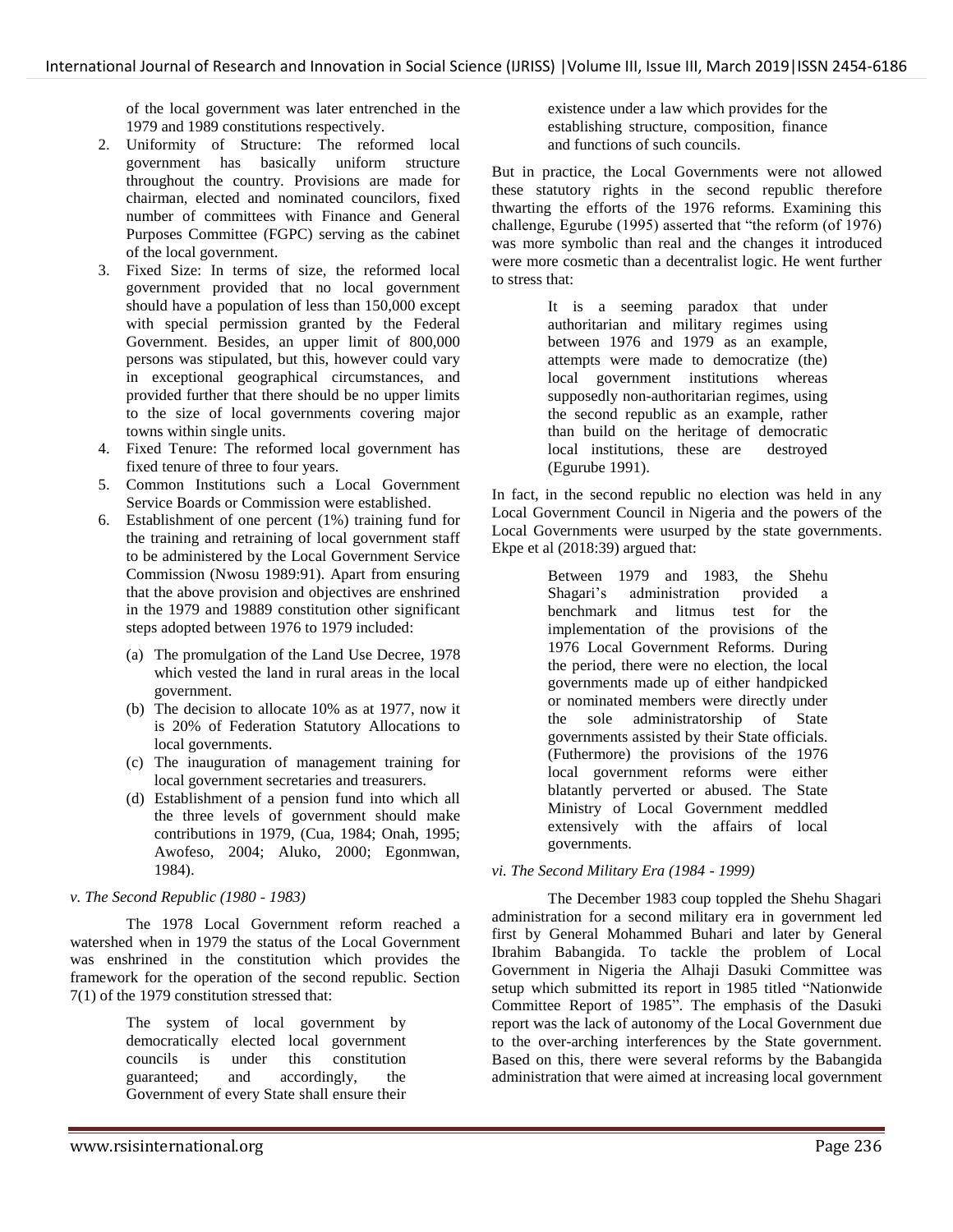autonomy. Seven (7) features of this reform were identified by Obi (2010:43-44) to include:

- 1. The abolishing of State Ministries of Local Governments and the termination of State-Local Governments joint services (Offoze 1997; Oboli, 2005).
- 2. Creation of new Local Governments and boundary readjustments to solve the discrepancy in the size of local government areas in the country as well as other logistic and ethnic consideration. The number of local governments was increased to 453 in 1988 and to 500 in 1991.
- 3. The Statutory share of the Local Government in terms of allocation was increased from 10% to 15% in 1989 and then 20% in 1992.
- 4. The release of a National Scheme of Service for Local Government employees in 1988 afforded the Local Government with the instrument to promote its employees up to level 15. This afforded the Local Government with the capacity to employ professionals such as engineers, architects, health officials, etc.
- 5. Local Government Chairman was given full powers to appoint their own secretaries. The creation of a council with legislative power gave the Local Government functional power to function as a government (Mohammed, 2010).
- 6. The Local Government Service Commissions were scrapped in January 1992 made the local government autonomous with regard to issues such s discipline, promotion of staff and development. It effectively removed from the State government the instrument through which it controls the local government (Corewa, 1991; Orekoye & Agbugba, 2001).
- 7. The remitting to states by the Local Government annually was stopped. As a result of this mechanism the Local Government began to enjoy a high degree of autonomy (Olowu, 1999; Jbodje 1999; Ezekital 1994; Awofeso, 2004).

# *vii. The Fourth Republic (1999- Date)*

In the Fourth Republic the major reform that took place in the structuring of the Local Government was the 2003 Local Government Reforms. According to Obi (2010) the need for this reform was as a result of what was referred to as the "three disturbing trends" among others. These were:

- i. The non-performance or gross under-performance of the local government.
- ii. The high cost of government and near-prohibitive cost of electioneering campaigns to individual political contestants in Nigeria and
- iii. Atomization and continual fragmentation of local government councils including impractical division of towns and cities into unworkable mini-local governments (Obi, 2010:46).

One remarkable thing about the existence of the Local Government in the Fourth Republic is that although it faced the same problem of State encroachment it nevertheless enjoys certain degree of autonomy. The problem of the Local Government autonomy in the Fourth Republic has its basis on the ambiguous nature of the 1999 constitution which although made provision that the system of local government by democratically elected local government councils as guaranteed it subsequent to Section 8 puts the burden on the State Governments the task to "ensure (the Local Government's) existence under a law which provides for the establishment, structure, composition, finance and functions of such councils". By this, it is the State Governments that has the right over the Local Governments and not the Federal Government. A reference case to this was an amendment of the Electoral Act 2001 by the National Assembly based on the wish of the Association of Local Government Chairman of Nigeria (ALGON). The amended Act extended the tenure of the Local Government Chairman from three to four years. In response, the State Government went to the Supreme Court to question the legality of such action by the National Assembly. The ruling captures the legal interpretation of the nature of State-Local Inter-government relations in the Fourth Republic. The count ruled on the 28<sup>th</sup> of March 2002 that:

> No law by the National Assembly can validly increase or alter the tenure of elected officers of local government; the National Assembly has no power except in relation to the federal capital territory to make any law or division of councils for election purposes, qualification of candidates and date of elections among others; the National Assembly has no powers to make laws to qualify or disqualify candidates for election under the 1999 constitution. The National Assembly can only make laws on the registration of voters and procedure regulating election of a local government council; it is the House of Assembly that has power to make laws on election for the posts of Chairman, Vice Chairman or Councilors of Local Government; Section 15-73, 110- 122, excluding section 16, 26-73, 115, 97, 117 and 118 of the Electoral Act 2001, are inconsistent with provisions of the 1999 Constitution and are accordingly null and void and in operative.

But despite this setback pockets of reforms have been made that restates the autonomy of the Local Government from the control of the States. For example the ability of the Local Government to generate and use its own Internally Generated Revenue, and also the stoppage of the concept of joint State and Local Government account. In the Joint State and Local Government account system, the statutory allocation meant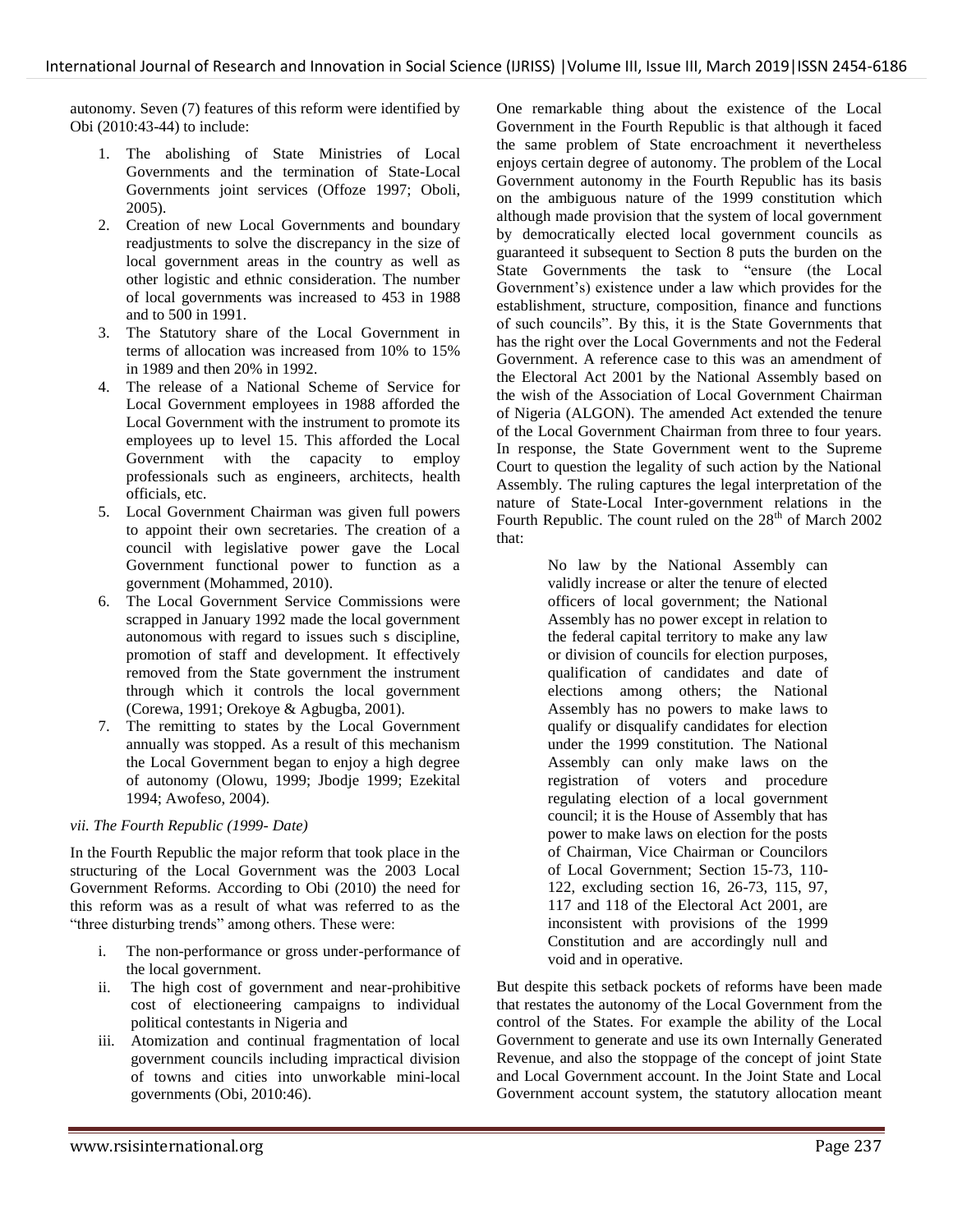for the Local Governments usually is first posted into the State account before it is then redistributed to the Local Governments in theory. What is usually done is that the State Governments usurps the revenue given to the Local Government (Obali 2005; Awofeso, 2004).

Having conceptualized the Local Government and its current operationalization in Nigeria the latter part of this paper will carry out a quantitative analysis of the impact of Local Government fiscal autonomy on the performance of local businesses.

# IV. RESEARCH METHODOLOGY

 A survey method was adopted for this study. The survey was carried out among small and medium scale enterprises in Akwa Ibom State, Nigeria. Akwa Ibom State is one out of the thirty-six states that forms the component federating units of Nigeria and the richest in terms of crude oil derivations. The State was created by the General Ibrahim Babangida administration on the 23rd of September 1987 and is located in Latitude 4.32 and 5.53 North and Longitude 7.25 and 8.25 East. The State covers a total land mass of 8,412 square kilometer and according to the 2016 estimate has a population of 11,000,000 people. The population are predominately Christians and animism and are made up eight (8) major ethnic groups which are the Ibibio, Annang, Eket, Oron, Ibeno, Mbo, Okobo and the Andoni.

There is a total of thirty-one (31) Local Government Areas in Akwa Ibom which are Abak, Eastern Obolo, Eket, Esit Eket, Essien Udim, Etim Ekpo, Etinan, Ibeno, Ibesikpo Asutan, Ibiono Ibom, Ika, Ikono, Ikot Abasi, Ikot Ekpene, Ini, Itu, Mbo, Mkpat-Enin, Nsit Atai, Nsit Ibom, Nsit Ubium, Obot Akara, Okobo, Onna, Oron, Orun Anam, Udung-Uko, Ukanafun, Uruan, Urue-Offong/Oruko, Uyo. These local governments are grouped into three senatorial districts which represent the commercial nerve-centers of the State.

| Table 2: Senatorial Districts and Commercial Nerve |
|----------------------------------------------------|
|----------------------------------------------------|

| <b>Senatorial District</b>      | <b>Main City/Commercial</b><br><b>Centers</b> |  |
|---------------------------------|-----------------------------------------------|--|
| Uyo Senatorial District         | Uyo                                           |  |
| Ikot Ekpene Senatorial District | Ikot Ekpene                                   |  |
| <b>Eket Senatorial District</b> | Eket and Ibeno                                |  |

**Source**: Authors

Since the study focuses on small and medium scale enterprises, survey data was drawn from entrepreneurs and business owners in the main city/commercial nerve centers in the three senatorial districts. 300 business owners (100 per senatorial district) were pooled and administered with questionnaires that was designed for the purpose of obtaining information from them regarding the activities of the Local Government and its impact (if any) on the respondent's business performance. The available response option on a 5 point likert scale are Strongly Agree (SA), Agree (A), Undecided (U), Disagreed (D) Strongly Disagreed (SD). Out of the 300 questionnaires distributed 248 were returned completely filled and suitable for this study. The data obtained was analyzed using Pearson's correlation.

#### V. DATA ANALYSIS AND DISCUSSION

The analysis of the data obtained from the survey will be used to test the two hypothesis that were formulated in the beginning of the study in response to the two research questions that shaped this study. The research questions are:

- 1. Does the level of Local Government fiscal autonomy affect the performance of Small and Medium Scale Enterprises (SMSE) in Nigeria?
- 2. Does the level of Local Government expenditure affect the profitability of Small and Medium Scale Enterprises in Nigeria?

The hypothesis formulated which shall be tested are:

- 1. There is no significant relationship between the level of Local Government fiscal autonomy and the performance of small and medium scale enterprise in Nigeria.
- 2. There is no relationship between the level of Local Government expenditure and the level of profitability of small and medium scale enterprises in Nigeria.

|                                                                                                       | <b>Cases</b> |                |                |         |              |         |
|-------------------------------------------------------------------------------------------------------|--------------|----------------|----------------|---------|--------------|---------|
|                                                                                                       | <b>Valid</b> |                | <b>Missing</b> |         | <b>Total</b> |         |
|                                                                                                       | N            | <b>Percent</b> | N              | Percent | N            | Percent |
| <b>Local Government</b><br>Fiscal autonomy and<br>its impact on the<br>performance of<br><b>SMSEs</b> | 248          | 100.0%         |                | $0.0\%$ | 248          | 100.0%  |

Table 3: Case Processing Summary of the Survey

**Source:** Field Survey, 2018

The Table above shows that the 248 questionnaires returned was considered to be complete and valid. The responses obtained are presented and analyzed below for the testing of the hypothesis.

Table 4: Response to the Question – Do Local Government Fiscal Autonomy Affect the Performance of Small and Medium Scale Enterprises in Nigeria?

| <b>Responses</b>          |     | Percentage |  |
|---------------------------|-----|------------|--|
| <b>Strongly Agreed</b>    | 62  | 25%        |  |
| Agreed                    | 65  | 26.2%      |  |
| Undecided                 | 39  | 15.74%     |  |
| Disagreed                 | 30  | 12.1%      |  |
| <b>Strongly Disagreed</b> | 52  | 20.96%     |  |
| Total                     | 248 | 100%       |  |

**Source**: Field Survey, 2018

From the data obtained out of 248 entrepreneur, 62(25%) Strongly Agreed that Local Government Fiscal Autonomy affect the performance of Small and Medium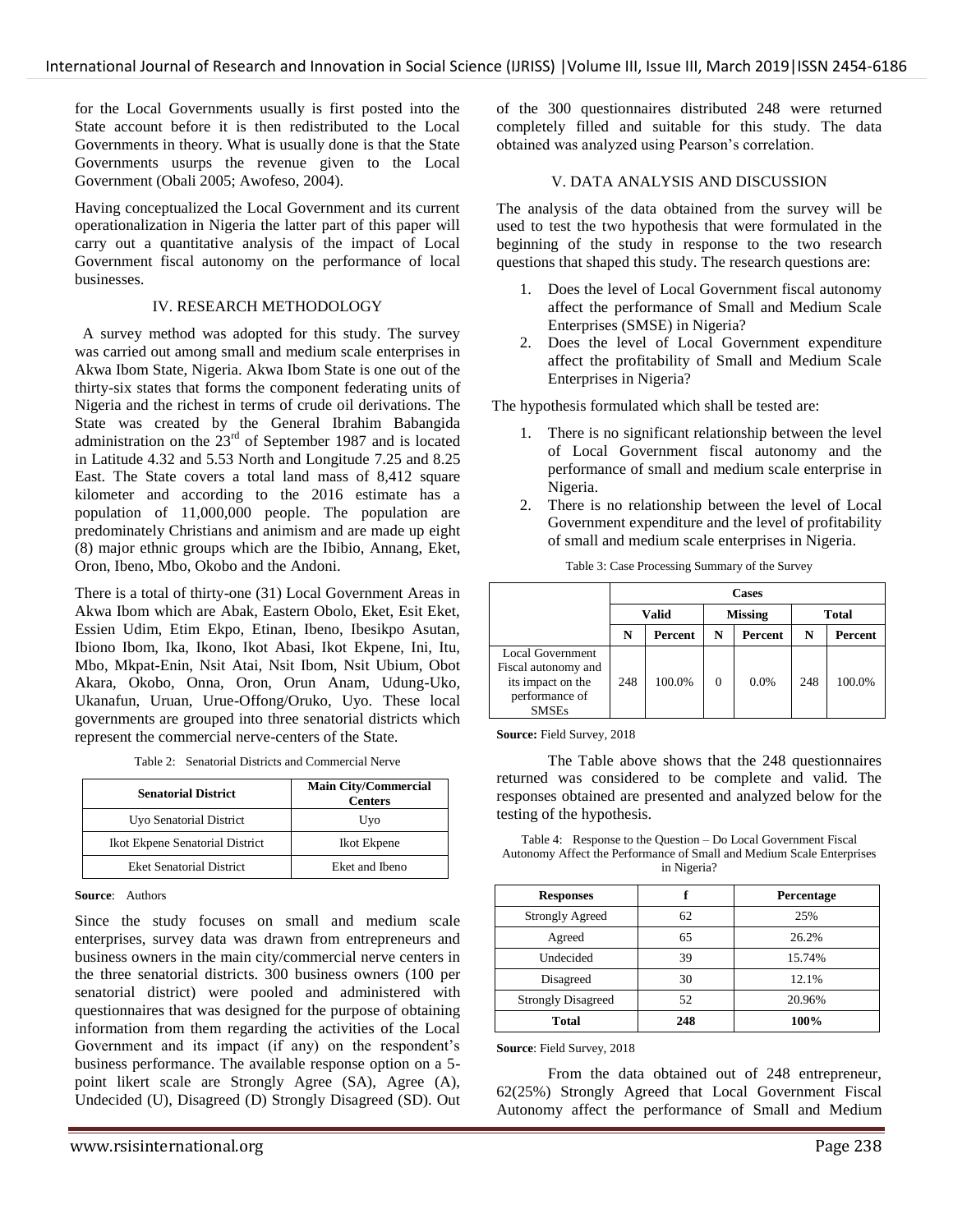Scale Enterprises in Nigeria, 65(26.2%) Agreed while 39(15.74%) were Undecided. Furthermore, 30 (12.1%) Disagreed and 52(2.96%) Strongly Disagreed.

|                                            | <b>Value</b> | Asymp.<br>Std.<br>Error <sup>a</sup> | Approx.<br>T <sub>b</sub> | Approx.<br>Sig.   |
|--------------------------------------------|--------------|--------------------------------------|---------------------------|-------------------|
| Interval by Interval<br>Pearson's R        | .022         | .063                                 | .338                      | .736 <sup>c</sup> |
| Ordinal by Ordinal<br>Spearman Correlation | .032         | .064                                 | .498                      | .619 <sup>c</sup> |
| N of Valid Cases                           | 248          |                                      |                           |                   |

Table 5: Correlation Analysis of Data in Table 4 at >0.05 Significance Level

**Source:** Field Survey, 2018

- a. Not assuming the null hypothesis
- b. Using the asymptotic standard error assuming the null hypothesis.
- c. Based on normal approximation

The correlation analysis in the table above shows a high level of relationship between Local Government Fiscal autonomy and the performance of small and medium scale enterprises in Nigeria hence we reject  $H_0$  which states that:

There is no significant relationship between Local Government Fiscal autonomy and the performance of small and medium scale enterprise in Nigeria. We therefore conclude accepting an alternative hypothesis that:

*Alternative Hypothesis 1:* There is a significant relationship between the level of Local Government fiscal autonomy and the performance of Small and Medium Scale Enterprises in Nigeria.

This result is expected given that higher fiscal autonomy means that the Local Government will have access to higher funding through increase in Internal Generated Revenue (IGR) and complete statutory allocation reaching it without state interference. Such increase in funding stimulates economic beneficial activities by the Local Government such as the renovation and provision of social infrastructures that will in turn benefit the Small and Medium Scale Enterprises. Previous studies have also identified local autonomy with increased entrepreneur performance (Newman et al, 2001; Walker, 2006; Mei & Wu, 2016; Yizi, 1995; Yapeng, 2012).

Table 6:Response to the Question – Do the Level of Local Government Expenditure Affect the Profitability of Small and Medium Scale Enterprises in Nigeria?

| <b>Responses</b>          |     | Percentage |
|---------------------------|-----|------------|
| <b>Strongly Agreed</b>    | 24  | 9.68%      |
| Agreed                    | 71  | 28.63%     |
| Undecided                 | 57  | 22.98%     |
| Disagreed                 | 32  | 12.90%     |
| <b>Strongly Disagreed</b> | 64  | 25.81%     |
| <b>Total</b>              | 248 | 100%       |

**Source**: Field Survey, 2018

From the data obtained 24 (9.68%) out of the 248 respondents Strongly Agreed that Local Government expenditure affect the profitability of Small and Medium Scale Enterprises in Nigeria, 71(28.63%) of respondents agreed, 57(22.98%) were undecided, 32(12.90%) disagreed, while  $64(25.81\%)$  strongly disagreed.

Table 7: Correlation Analysis of Data in Table 6 at >0.05 Significance Level

|                                            | <b>Value</b> | Asymp.<br>Std.<br>Error <sup>a</sup> | Approx.<br>$\bar{\bf r}$ | Approx.<br>Sig.   |
|--------------------------------------------|--------------|--------------------------------------|--------------------------|-------------------|
| Interval by Interval<br>Pearson's R        | .002         | .063                                 | .031                     | .975 <sup>c</sup> |
| Ordinal by Ordinal<br>Spearman Correlation | .020         | .065                                 | .310                     | .757 <sup>c</sup> |
| N of Valid Cases                           | 248          |                                      |                          |                   |

**Source:** Field Survey, 2018

- d. Not assuming the null hypothesis
- e. Using the asymptotic standard error assuming the null hypothesis.
- f. Based on normal approximation

The correlation analysis in the table above shows a significant relationship between the two variables: Local Government expenditure and profitability of Small and Medium Scale Enterprises. As a result we reject the null hypothesis that states that there is no significant relationship between increased Local Government expenditure and the level of profitability of Small and Medium Scale Enterprises and accept the alternative hypothesis which states that:

*Alternative Hypothesis II:* There is a significant relationship between the level of Local Government expenditure and the level of profitability of small and medium scale enterprises.

The Local Government's expenditure affects positively the profitability of small and medium scale enterprises directly. Increased expenditure by the grassroot government increases the purchasing power of the citizenry thereby increasing sales. Furthermore, increase expenditure by the Local Government in infrastructures like road repairs, renovation of markets and others reduces the cost of doing business. For example good truth access roads by the Local Government increases accessibility and cheaper transportation to the raw materials in the rural areas and increase access to the finished goods. Previous studies like Ndan (2001), and Bello-Imam (1996) both identified the role that expenditure by the Local Government plays in stimulating local business due to its ability to trigger an increase in local purchases. In their own study, Diejomaoh & Eboh (2010) observed that Local Government through its expenditure stimulate economic growth in the locality due to its direct effect on the common people since it is the government at the grassroot level (see Chijoke, 2016; Aborisade, 1989; Cochrrame, 1994).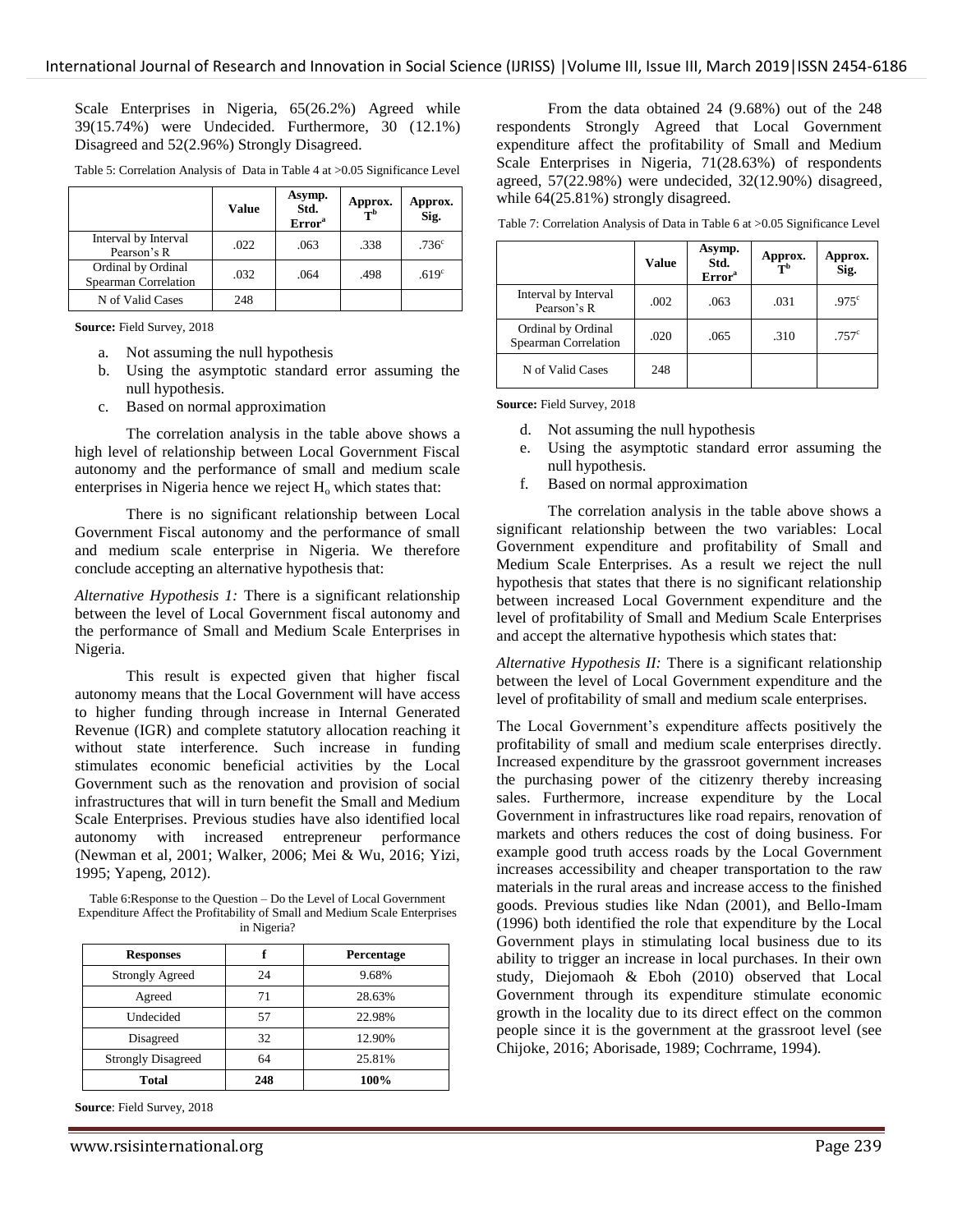#### VI. CONCLUSION

The issue of the Local Government and its role on socioeconomic development of developing countries due to its grassroot constituency is an important subject in the literature. In fact, this paper has brought to the fore the vivid conclusion in the literature that Local Government plays an important role in stimulating economic activities and supporting the policies of the other tier of governments. Armed with these previous observations, this paper contributed to the literature by bringing into limelight the impact of fiscal autonomy of the Local Government on the performance of small and medium scale enterprises in Nigeria. The analysis of the responses obtained from entrepreneurs in Akwa Ibom State in Nigeria revealed that there is a strong relationship between fiscal autonomy of the Local Government and the performance of SMSE due to the ability of the Local Governments to stimulate economic activities within its jurisdiction due to the potential increase of funding available as a result of increase in Internal Generated Revenue (IGR), none interference with its statutory allocation by the State Government and others. This increases the capacity of the Local Government to develop its social infrastructures which makes it cheaper for SMSEs to do business. Furthermore, evidence obtained in this study also suggest that increase in Local Government expenditure increases the profitability of SMSEs due to the positive impact it has on the purchasing capacity of the citizenry which has a direct impact on sales. We therefore conclude that Local Government fiscal autonomy is an important variable in the drive for sustainable development in Nigeria.

#### **REFERENCES**

- [1]. Aborisade, O. (1989). Nigerian Local Government. Ile-Ife. Obafemi Awolowo University Press.
- [2]. Ademolekun, L., Olowu, D. & Melaye, M. (1988). Local Government in West Africa Since Independence. Lagos. University of Lagos Press.
- [3]. Adetoritse, T. D. (2011). Conceptualizing Local Government from a Multi-Dimensional Perspective. Journal of Higher Education of Social Science Vol. 1(1): 66-71.
- [4]. Ahmed, A. A. (2012). Local Government Authority and Its Effectiveness in Nigeria [\(http://www/jaaiga.net/journal/index\)](http://www/jaaiga.net/journal/index) accessed 12<sup>th</sup> of November, 2018.
- [5]. Aluko, J. O. (2000). Corruption in the Local Government System in Nigeria. Ibandan. OluBen Printers
- [6]. Anyebe, A. A. (2001). Reading in Development Administration Zaria. Shareef Salam Press.
- [7]. Awofeso, O. (2004). Issues in Local Government Administration in Nigeria. Lagos. Jolly Services.
- [8]. Bello-Imam, J. B. (1996). Local Government in Nigeria. Evolving a Third Tier of Government. Ibadan. Heinemann.
- [9]. Bello-Imam, J. B. (1996). Local Government in Nigeria. Lagos. Heinemann.
- [10]. Chijioke, A. I. (2016). Readings in Rural Development Programmes in Nigeria. Zaria. Ahmadu Bello University Press Limited.
- [11]. Cochrame, G. (1994). "Policies of Strengthening Local Government in Developing Countries" Washington DC. World Bank Working Paper No. 578.
- [12]. Deijomaoh, I. & Eboh, E. (2010). Local Government in Nigeria: Relevance and Effectiveness in Poverty Reduction and Economic

Development. Journal of Economics and Sustainable Development 1(1): 15 -32.

- [13]. Egonawan, J. & Ibodje, S. (1993). Reinventory Local Government in Nigeria from Hierarchy to Participation. Benin City, Feta printing Press Limited.
- [14]. Egonmwan, J. (1984). Principles and the Practice of Local Government in Nigeria. Benin. AKA and Brothers Press.
- [15]. Egurube, J. O. (1991). "The Evolution of Local Government in Nigeria, C. G. O (eds). Current Issues in Public and Local Government Administration. Enugu. Fourth Dimension Publishers.
- [16]. Ekpe, A. N., Attach, V. J. & Ekpe M. A. (2018). Local Government in Akwa Ibom State (1987 - 2017). Evolving Grassroot Governance. Uyo. Sleumas Publishers.
- [17]. Ezekiel E. U. (1994). Principles and Practice of Local Government in Nigeria. Jos. FAB Education Books.
- [18]. Federal Government of Nigeria (1976). Guidelines for Local Government Reform Lagos. Government Printer.
- [19]. Federal Government of Nigeria (1999). Constitution of the Federal Republic of Nigeria. Lagos. Government Printer.
- [20]. Hills, D. M. (1974). Democratic Theory and Local Government. London. George Uwin.
- [21]. Ibodje, S. (1999). Comparative Local Government. Warri: Eregha Nigeria Company.
- [22]. Ismail, J., Bayart, S. & Meyer, I. (1997). Local Government Management. Boston. Houghton Mufflin.
- [23]. Mei, C. Clerk, Wu Xun (2016). Local Government Entrepreneurship in China: A Public Policy Perspective. China: An International Journal 14(3): 3-15.
- [24]. Mohammed, O. A. (2010). "An Appraisal of the Concept of Centralization and Decentralization" In Obi, E. A. (eds). Comparative Local Government. Onitsha. Bookpoint Educational Limited.
- [25]. Ndan, L. D. (2001). The Challenges of Developing Nigeria's Local Government Areas. Jos. Mgbanqzee Venture Limited.
- [26]. Newman, J. Raine, J. & Sketcher, C. (2001). "Developments: Transforming Local Government: Innovation and Modernization" Public Money and Management 21, (2): 61-68.
- [27]. Obeta, K. C. & Ohide, C. C. (2010). Rural Development Trends in Nigeria: Problems and Prospects. Abuja. DFRRI Press.
- [28]. Obi, E. A. (2010a). "Introduction: Government at the Grassroots". In Obi, E. A. (eds). Comparative Local Government. Onitsha. Bookpoint Educational Limited. Pp 1-8.
- [29]. Obi, E. A. (2010b). "Issues in Local Government Administration" in Obi E. A. (ed) Comparative Local Government: An Ecological Approach. Onitsha Book-Point Educational Limited pp 4-35.
- [30]. Oboli, M. U. (2005). Local Government Administration System. An Introductory and Comparative Approach. Onitsha Asbort Books Limited.
- [31]. Offoze, A. (1997). Local Government in Nigeria: An Historical Disocurse. Abakiliki. Willy Rose and Appleseed.
- [32]. Okafor, C., Chukwuemeka, E. E. O. & Udents J. O. (2015). "Developmental Local Governance as a Model for Grassroots Socio-Economic Development in Nigeria". International Journal of Arts and Humanities 4(2): 42-59.
- [33]. Okoli, F. C. (2000). Theory and Practice of Local Government. A Nigerian Perspective. Enugu. John Jacobs Classic Publishers Limited.
- [34]. Okoli, F. C. (2000). Theory and Practice of Local Government. A Nigerian Perspective. Enugu. John Jacobs Class Publishing.
- [35]. Ola, R. (1984). Local Administration in Nigeria. London. Kegan.
- [36]. Olasupo, F. A. (2013). The Scope and Future of Local Government Autonomy in Nigeria. Advances in Applied Sociology 3(5): 2017 – 214.
- [37]. Olowo, D. (1988). African Local Governments as Instruments of Economic and Social Development. Hague. International Union of Local Authorities.
- [38]. Olowu, D. (1988). African Local Governments as Instruments of Economic and Social Development. Hague International Union of Local Authorities.